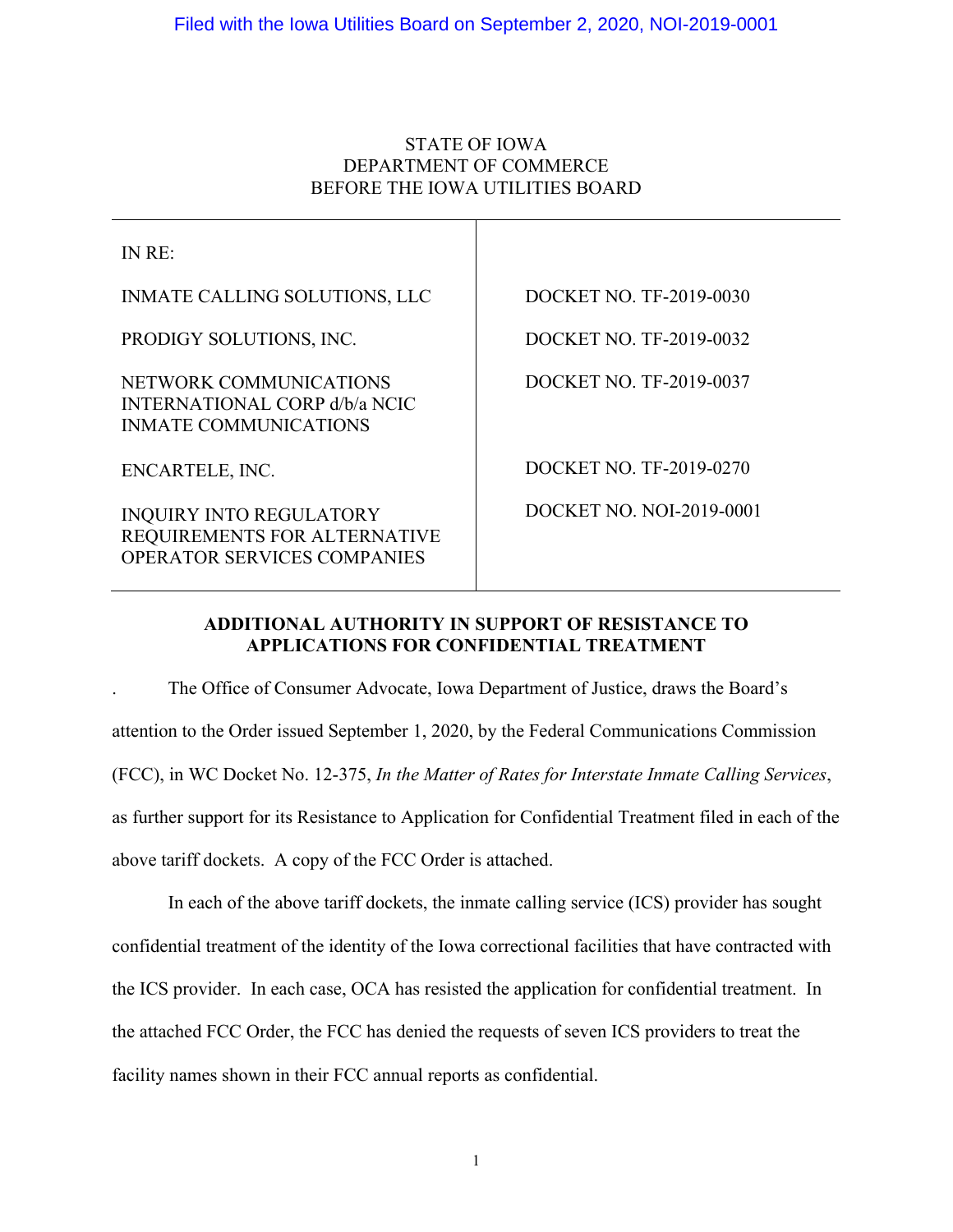The Order states:

6. The . . . facility names . . . information included in the providers' Annual Reports is not entitled to confidential treatment. Accordingly, we deny any pending requests seeking confidential treatment of such information. . . .

7. Under the Protective Order, confidential information is, among other things, "information that is not otherwise available from publicly available sources." However, much, if not all, of the information regarding . . . facility names . . . is publicly available. Some providers that have requested confidentiality as to their . . . facility names post that information on their websites, undercutting any claim of confidentiality. Other providers that have not requested confidential treatment of facility. . . information in their annual reports also publicly post that information on their websites, further undercutting confidentiality claims of other providers. In addition, many facilities publicly post information about the providers serving those facilities. . . . Compounding matters further, state and local governments often reveal information about . . . facility names as part of their public procurement process or otherwise do not take the view that such information is confidential under state law or local open records law. . . . Such publicly-available or obligated to be publicly-available information can hardly meet the definition of "Confidential Information" in the Protective Order.

8. We also find that there is a strong public interest in making providers' rates and charges at the facilities each serve publicly available and that this public interest outweighs any hypothetical competitive harms that might ensue from the disclosure of the facilities particular providers serve or the rates they charge at those facilities. As the Commission has recognized, "transparency in rates, terms, and fees will . . . ensure that consumers are informed of their choices" as to the telecommunications services they will use at a given facility. Additionally, making this information available to the public in providers' annual reports gives all interested parties—incarcerated individuals, their friends and families, states, providers, and public interest advocates—the opportunity to review the data independently and ensure its accuracy.

9. The inmate calling service providers that have requested that the Commission treat facility names . . . as confidential have provided no meaningful justification as to why disclosure would be detrimental to them. Nor have they reconciled the fact that much of the information designated as confidential is already publicly available or is required to be made publicly available under the Commission's rules. Absent any such justification, we are unpersuaded that this information should be treated confidentially.

The fact that the facility names are provided in the FCC annual reports also supports

OCA's suggestion that they be provided in the Iowa annual reports.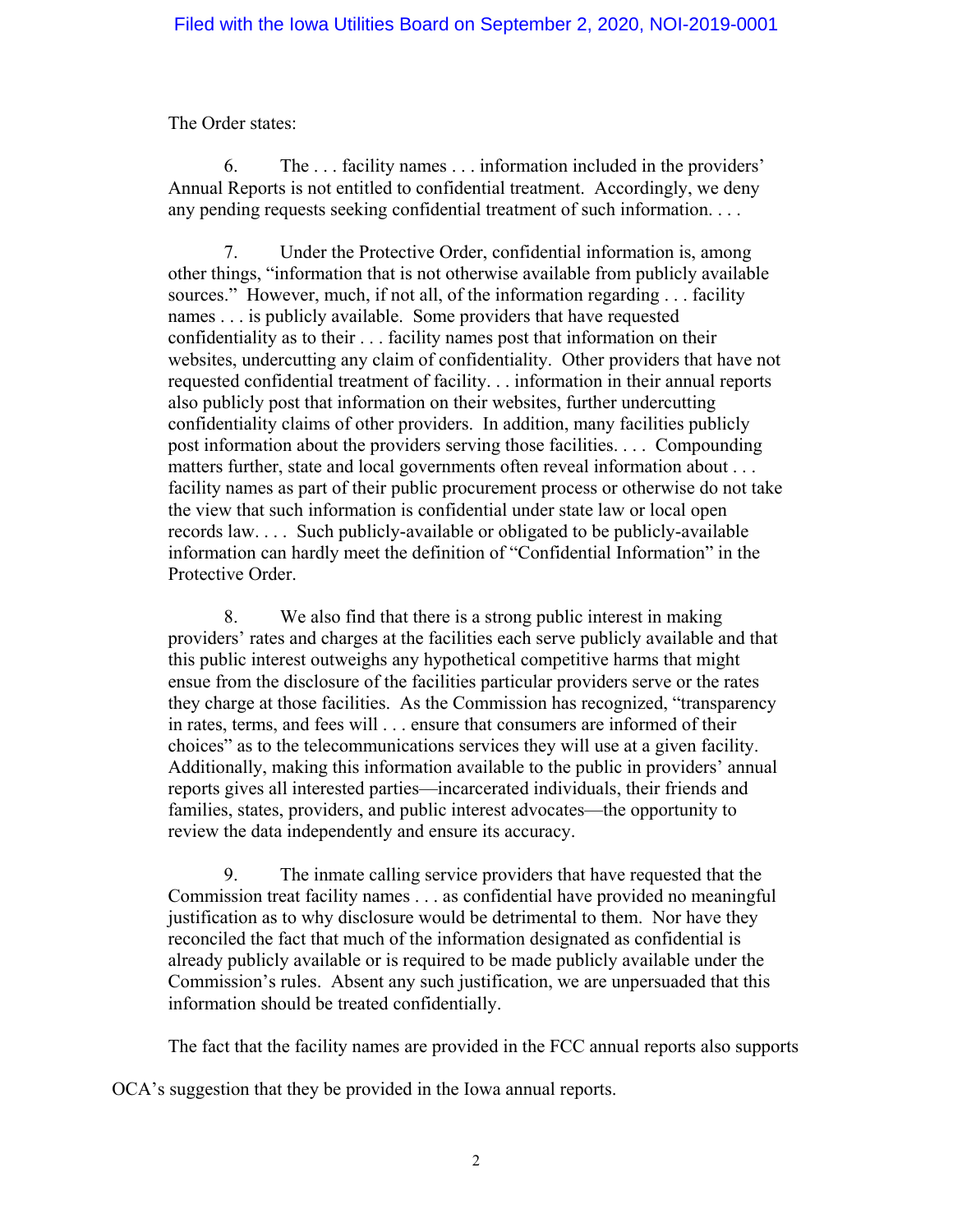WHEREFORE, OCA reiterates its requests that the applications for confidential

treatment in each of the above tariff dockets be denied.

Respectfully submitted,

Jennifer C. Easler Consumer Advocate

/s/ Craig F. Graziano

Craig F. Graziano Attorney

1375 East Court Avenue Des Moines, Iowa 50319-0063 Telephone: (515) 725-7200 E-mail: [IowaOCA@oca.iowa.gov](mailto:IowaOCA@oca.iowa.gov)

OFFICE OF CONSUMER ADVOCATE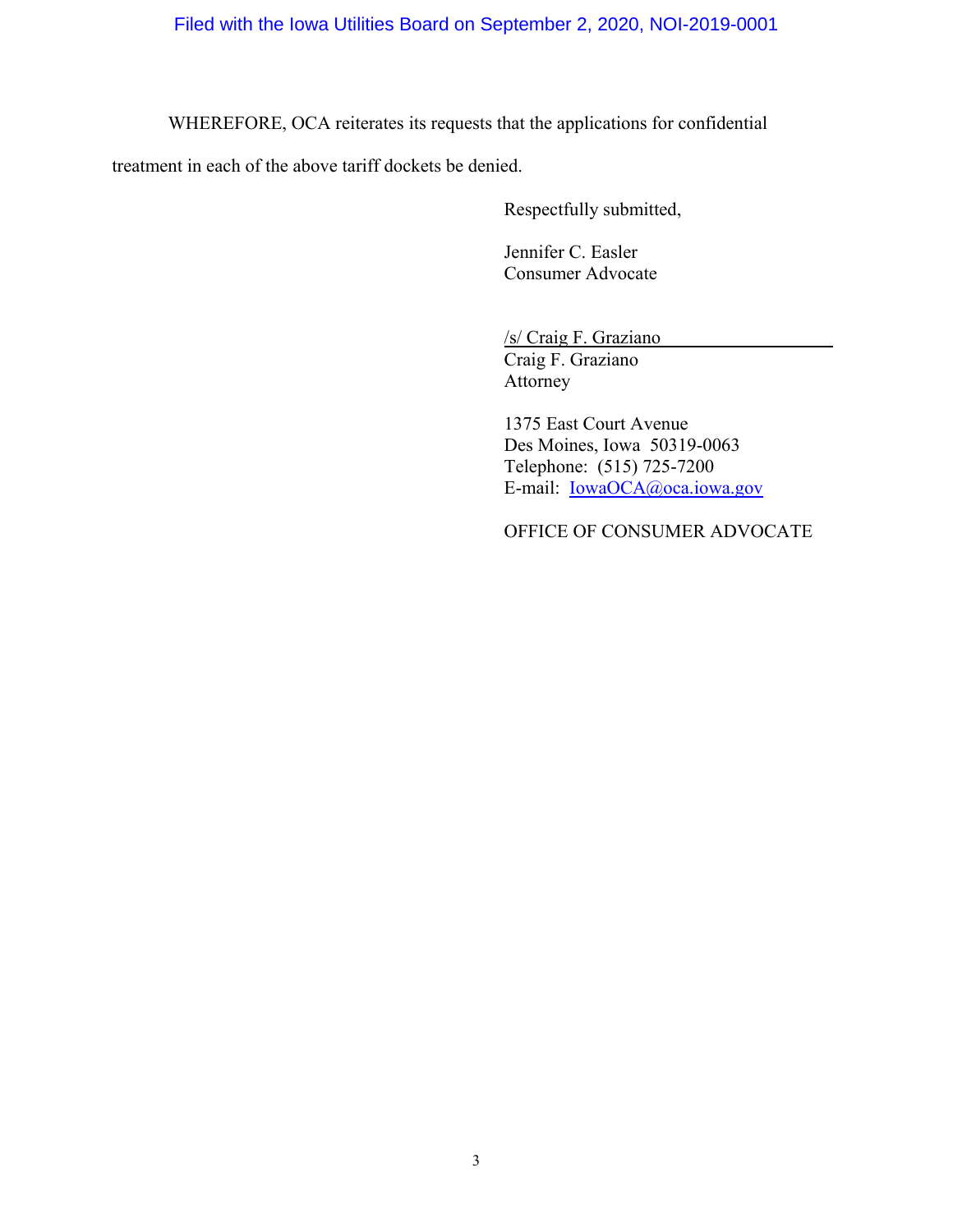#### **Before the Federal Communications Commission Washington, D.C. 20554**

| In the Matter of                             |                      |
|----------------------------------------------|----------------------|
| Rates for Interstate Inmate Calling Services | WC Docket No. 12-375 |

#### **ORDER**

### **Adopted: September 1, 2020 Released: September 1, 2020**

By the Chief, Wireline Competition Bureau:

### **I. INTRODUCTION**

1. In this Order, the Wireline Competition Bureau (Bureau) partially denies requests for confidential treatment filed pursuant to the *Protective Order* in this proceeding by certain inmate calling services providers in connection with their 2019 Annual Reports that were due April 1, 2020, covering calendar year 2019 (2019 Annual Reports).<sup>1</sup> Specifically, the Bureau denies requests to treat facility names, inmate calling services rates, the amounts of ancillary service charges, and average daily population as confidential.<sup>2</sup> The Commission's rules require providers of inmate calling services to make their rates and charges available to consumers<sup>3</sup> and much of the information regarding rates, charges, facility names, and average daily population is already available to the public through individual facility and provider websites, state or local public procurement processes, or state open records laws. Given the public availability of much of this information and the Commission's rules requiring the disclosure of much of this information, the Bureau denies all pending requests for confidential treatment of such information. We further find that there is a strong public interest in transparency surrounding rates, charges, terms, and fees for inmate calling services, and we find no persuasive reason for protecting information on average daily population from public disclosure. Accordingly, the Bureau denies all pending requests for confidential treatment of such information.

# **II. BACKGROUND**

2. *The Protective Order*. The *Protective Order* in this proceeding permits parties to designate certain information as confidential.<sup>4</sup> By designating documents and information as confidential, the submitting party is "deemed to have submitted a request that the material not be made routinely available for public inspection under the Commission's rules."<sup>5</sup> The *Protective Order* defines "Confidential Information" to be "information that is not otherwise available from publicly available

<sup>1</sup> *Rates for Inmate Calling Services*, WC Docket No. 12-375, Order, 28 FCC Rcd 16954 (WCB 2013) (*Protective Order*); 47 CFR § 0.459; 47 CFR § 64.6060; *Wireline Competition Bureau Announces OMB Renewal of Information Collection Concerning Inmate Calling Services*, WC Docket No. 12-375, Public Notice, 35 FCC Rcd 1456 (WCB 2020).

<sup>2</sup> *See generally Instructions for Completing the Inmate Calling Services Annual Reporting Form (FCC Form 2301(a))* (Feb. 2020),<https://docs.fcc.gov/public/attachments/DOC-362551A2.docx>.

<sup>3</sup> *See* 47 CFR §§ 64.6110; 42.10.

<sup>4</sup> *Protective Order*, 28 FCC Rcd at 16955, para. 3.

<sup>5</sup> *Protective Order*, 28 FCC Rcd at 16955, para. 3 (citing 47 CFR §§ 0.459(a), 0.459(a)(3)).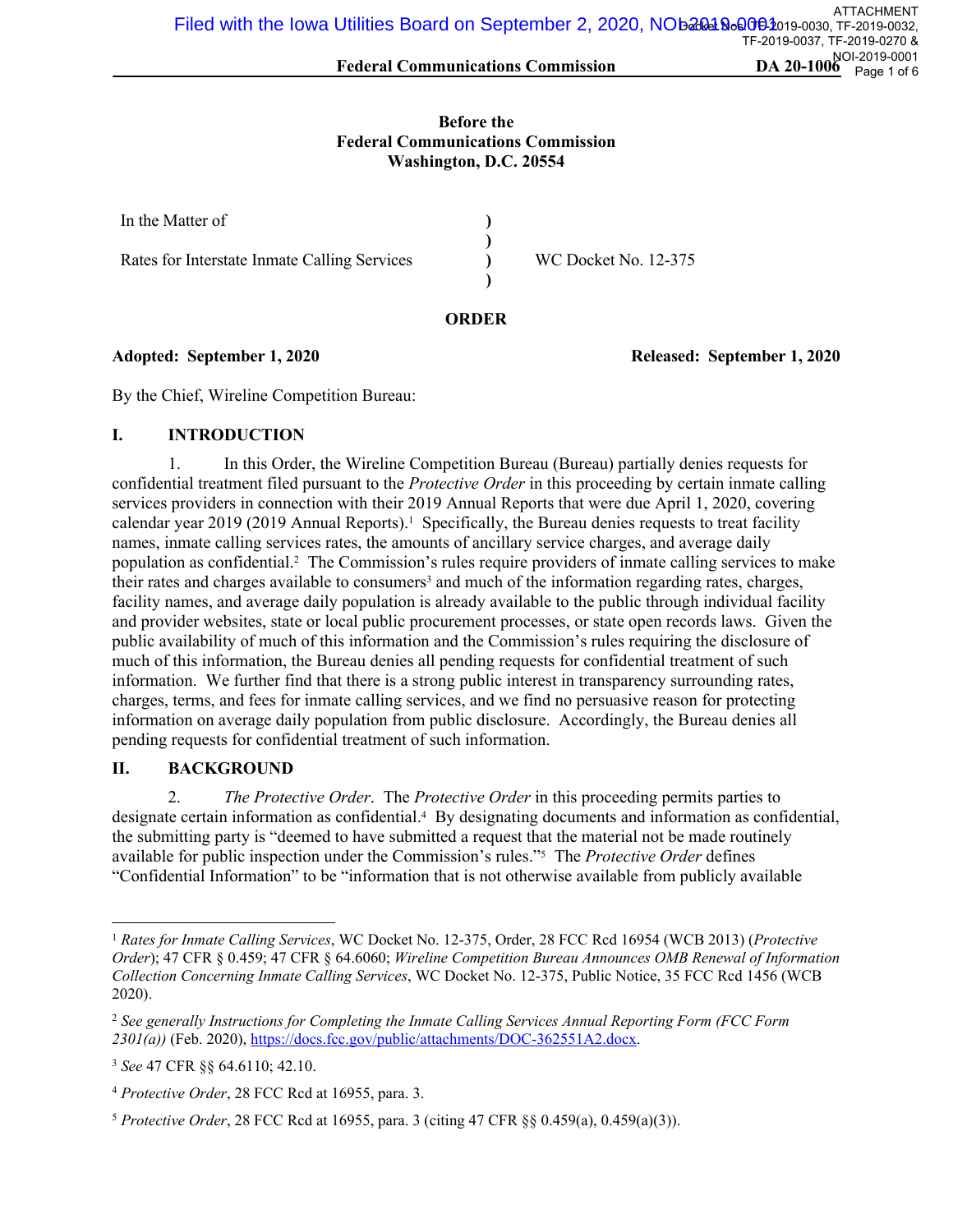sources and that is subject to protection under the Freedom of Information Act ("FOIA"), 5 U.S.C. § 552, and the Commission's implementing rules."<sup>6</sup>

3. *The Commission's Rules Requiring Public Availability of Rates*. Section 64.6110 of the Commission's rules requires providers of inmate calling services to "clearly, accurately, and conspicuously disclose their interstate, intrastate, and international rates and Ancillary Service Charges to consumers on their Web sites or in another reasonable manner readily available to consumers."<sup>7</sup> In addition, section 42.10 of the Commission's rules requires nondominant interexchange carriers to "make available to any member of the public, in at least one location, during regular business hours, information concerning its current rates, terms and conditions for all of its international and interstate, domestic, interexchange services."<sup>8</sup> The information must be made available "in an easy to understand format and in a timely manner."<sup>9</sup> Carriers that have a website must make their rate and service information available on their websites and must update that information regularly.<sup>10</sup>

4. *Public Notice*. On March 12, 2019, the Bureau released a Public Notice reminding providers of the standards set forth in section 0.459(b) of the Commission's rules.11 The Bureau specifically noted the staff's concerns about redaction of rates, ancillary service charges, and average daily population in providers' annual reports. Because the Commission's rules require public disclosure of inmate calling services (ICS) rates and ancillary service charges to consumers, the Bureau requested "compelling justification" for protection of such information.12 Noting that the average daily population is publicly available for some facilities and that such information "is not directly related to the provisioning of ICS and does not appear to be competitively sensitive," the Bureau stated that "absent additional contextual information, average daily population is not entitled to confidential treatment."<sup>13</sup>

5. *Inmate Calling Services Provider Requests*. Seven inmate calling services providers requested confidential treatment of facility names and/or rate and charge information listed in their 2019 Annual Reports. Correct Solutions, LLC (Correct Solutions) and ATN, Inc. (ATN) requested confidential treatment for the name and location of the facilities they serve and of the rates they charge.14 Combined

8 47 CFR § 42.10(a).

 $947$  CFR  $\S$  42.10(a).

<sup>10</sup> 47 CFR § 42.10(b).

<sup>12</sup> *Public Notice*, 34 FCC Rcd at 1293.

<sup>13</sup> *Public Notice*, 34 FCC Rcd at 1293.

(continued….)

<sup>6</sup> *Protective Order*, 28 FCC Rcd at 16954, para. 2. Broadly, under the FOIA and the Commission's implementing rules, the following records are not routinely available for public inspection: records pertaining to national defense or foreign policy; materials related solely to the internal personnel rules and practices of the Commission; materials exempted from disclosure by statute; trade secrets and commercial or financial information; interagency and intraagency memoranda or letters; personnel, medical and similar files, disclosure of which would constitute a clearly unwarranted invasion of personal privacy; and records compiled for law enforcement purposes. *See* 47 CFR § 0.457; *see also* 5 U.S.C. § 552(b).

<sup>7</sup> 47 CFR § 64.6110. This disclosure requirement is not limited to a "Consumer" as defined at 47 CFR § 64.6000 ("C*onsumer* means the party paying a Provider of Inmate Calling Services") but applies to consumers, generally. *See Rates for Interstate Inmate Calling Services*, WC Docket No. 12-375, Second Report and Order and Third Further Notice of Proposed Rulemaking, 30 FCC Rcd 12763, 12893-98, paras. 274-288 (2015) (*2015 ICS Order*).

<sup>11</sup> *See Wireline Competition Bureau Reminds Providers of Inmate Calling Services of the April 1, 2019 Deadline for Annual Reports and Certifications*, WC Docket No. 12-375, Public Notice, 34 FCC Rcd 1292 (WCB 2019) (*Public Notice*).

<sup>&</sup>lt;sup>14</sup> Annual Report of Correct Solutions, LLC, for 2019, WC Docket No. 12-375 (filed Mar. 30, 2020) (Tab II. ICS Rates) (Correct Solutions Annual Report); Annual Report of ATN, Inc., for 2019, WC Docket No. 12-375 (filed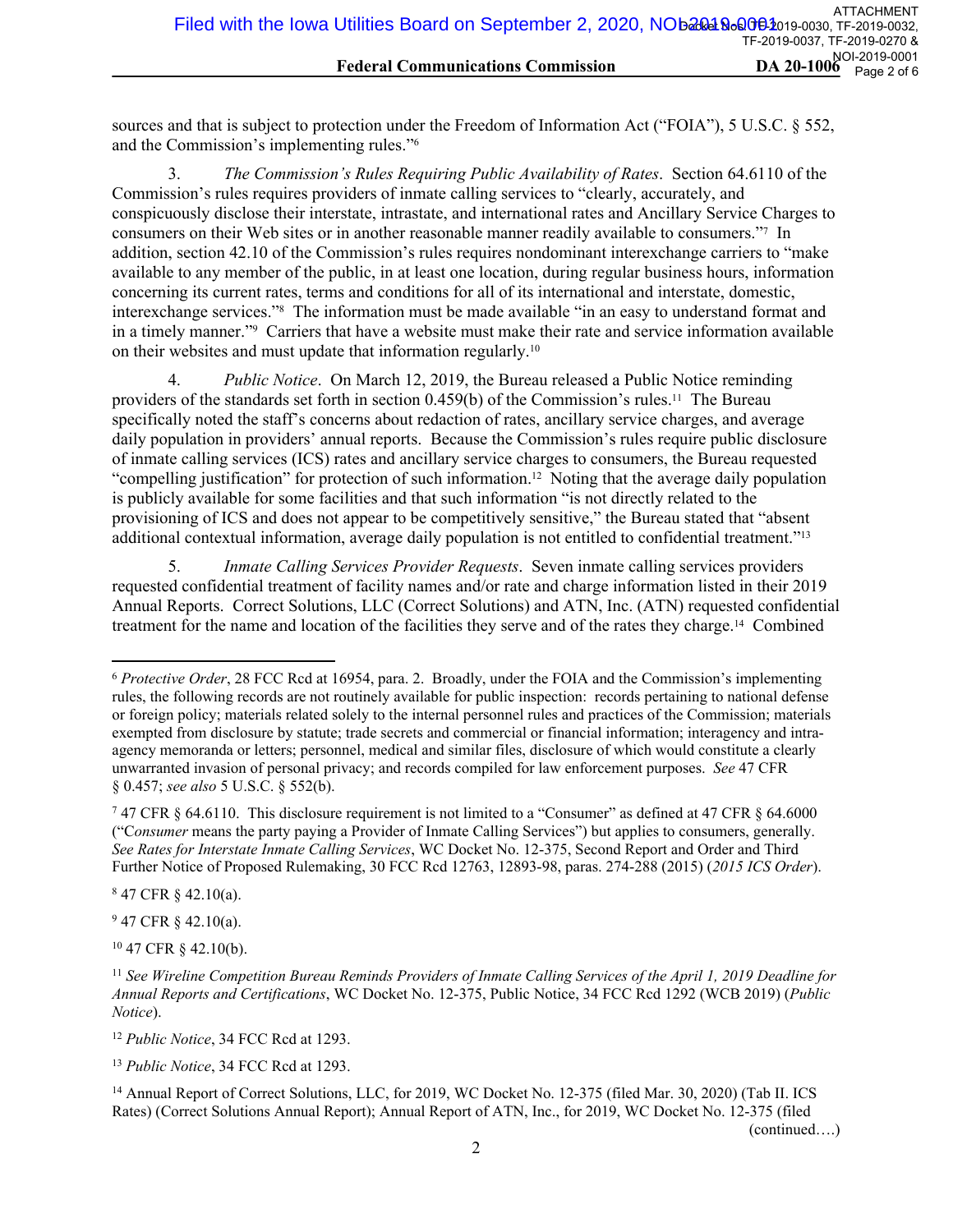Public Communications, LLC (Combined), NCIC and Pay Tel Communications, Inc. requested confidential treatment of the names of the facilities they serve, but not of the rates they charge.15 Global Tel\*Link Corporation and Inmate Calling Solutions, LLC requested confidential treatment of the narrative descriptions they provided of the rates they charged during the reporting period that differed from the rates they listed as their maximum rates charged.16 In contrast, five providers submitted annual reports but did not seek confidential treatment of either the facilities they serve or of the rates they charge. Two providers, ATN and Correct Solutions, sought confidential treatment of amounts of ancillary service charges assessed.17 No other providers sought confidential treatment for such information. Finally, three providers, ATN, CenturyLink Public Communications, Inc. (CenturyLink) and Correct Solutions sought confidential treatment of the average daily population while the remaining inmate calling services providers did not.<sup>18</sup>

# **III. DISCUSSION**

6. The rate, charge, facility names, and average daily population information included in providers' Annual Reports is not entitled to confidential treatment. Accordingly, we deny any pending requests seeking confidential treatment of such information. The Commission's rules require clear and conspicuous disclosure of rates and charges.19 Thus, any claim that this information is confidential is inconsistent with the Commission's rules. Further, the Commission has previously cautioned providers against seeking confidentiality for rates, ancillary service charges, and average daily population.<sup>20</sup>

7. Under the *Protective Order*, confidential information is, among other things, "information that is not otherwise available from publicly available sources."21 However, much, if not all, of the information regarding rates, charges, facility names, and average daily population is publicly available. Some providers that have requested confidentiality as to their rates, charges, or facility names post that information on their websites, undercutting any claim of confidentiality.22 Other providers that

<sup>15</sup> Annual Report of Combined Public Communications, Inc., for 2019, WC Docket No. 12-375 (filed Mar. 31, 2020) (Tab II. ICS Rates); Annual Report of Network Communications International Corp, for 2019, WC Docket No. 12-375 (filed May 13, 2020) (Tab II. ICS Rates); Annual Report of Pay Tel Communications, Inc., for 2019, WC Docket No. 12-375 (filed Apr. 13, 2020) (Tab II. ICS Rates).

<sup>16</sup> Annual Report of Global Tel\*Link Corporation, for 2019, WC Docket No. 12-375 (filed Apr. 1, 2020) (Tab II(a) – Narrative Description); Annual Report of Inmate Calling Solutions, LLC, for 2019, WC Docket No. 12-375 (filed Mar. 31, 2020) (Tab II(a) – Narrative Description).

<sup>17</sup> ATN Annual Report (Tab III. Ancillary Service Charges); Correct Solutions Annual Report (Tab III. Ancillary Service Charges).

<sup>18</sup> ATN Annual Report (Tab II. ICS Rates); Correct Solutions Annual Report (Tab II. ICS Rates); Annual Report of CenturyLink Public Communications, Inc., for 2019, WC Docket No. 12-375 (filed Apr. 1, 2020) (Tab II. ICS Rates).

<sup>19</sup> *See* 47 CFR §§ 64.6110;42.10.

<sup>20</sup> *See Public Notice*, 34 FCC Rcd at 1293.

<sup>21</sup> *See Protective Order*, 28 FCC Rcd at 16954, para. 2.

<sup>22</sup> NCIC, for example, posts its interstate, intrastate, and some international rates on its website by facility, fatally undermining its attempts to have the same information treated confidentially in the context of its Annual Report.

(continued….)

<sup>(</sup>Continued from previous page)

Apr. 1, 2020) (Tab II. ICS Rates) (ATN Annual Report). Crown Correctional Telephone did not report rate, facility name, or average daily population information in its annual report, but claims that its data are reported by Network Communications International Corp (NCIC). *See* Annual Report of Crown Correctional Telephone, Inc, for 2019, WC Docket No. 12-375 (filed Mar. 31, 2020) (Tab II(a)). As NCIC sought confidential treatment of facility names, the Bureau denies NCIC's request as to facility names and, to the extent that Crown sought to protect that information we also deny that request.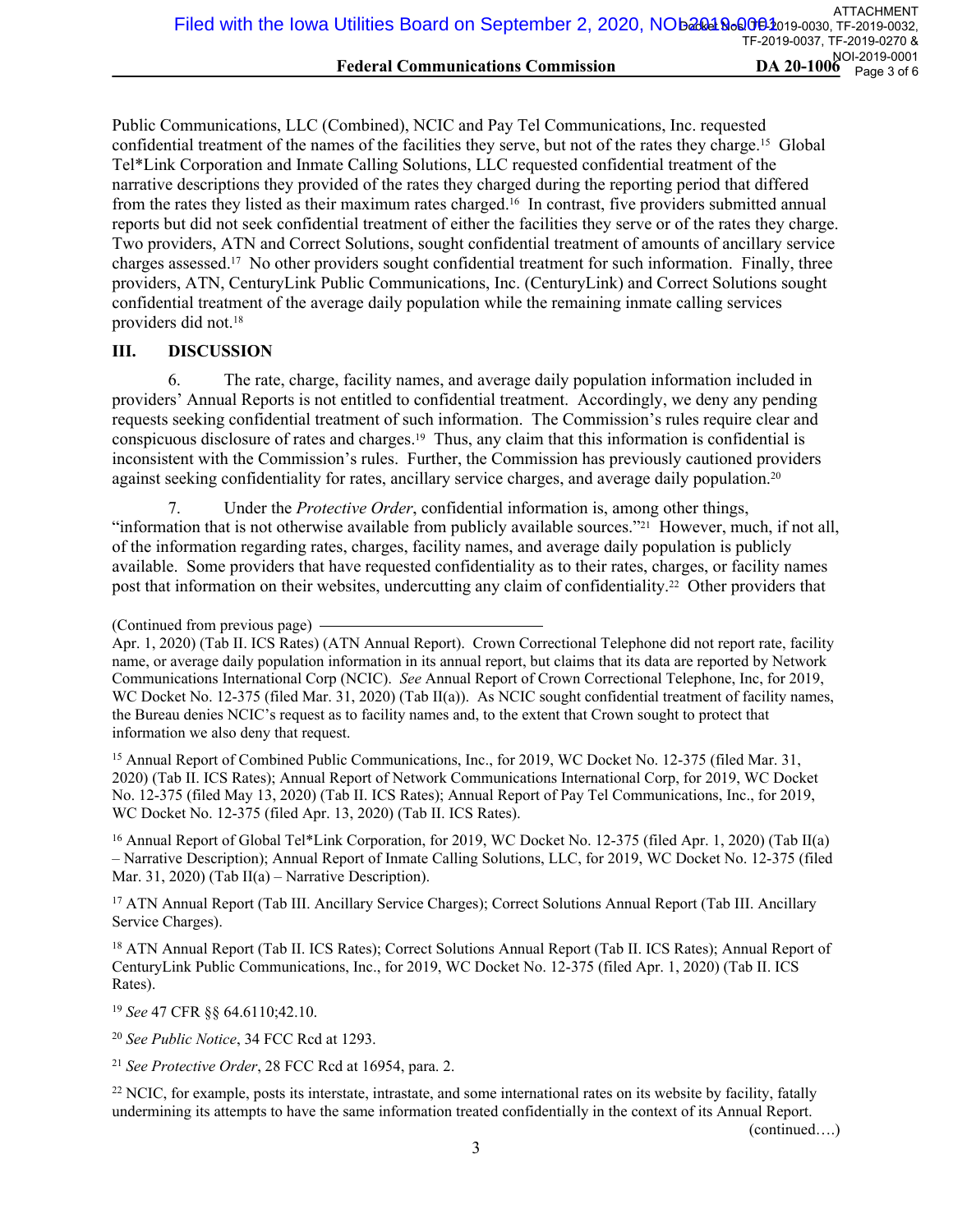have not requested confidential treatment of facility or rate information in their annual reports also publicly post that information on their websites, further undercutting confidentiality claims of other providers.23 In addition, many facilities publicly post information about the providers serving those facilities, the rates those providers charge, or average daily population statistics.24 Compounding matters further, state and local governments often reveal information about rates, charges, and facility names as part of their public procurement process or otherwise do not take the view that such information is confidential under state or local open records laws.25 To the extent the rates and charges providers charge at each respective facility they serve is not currently available on their websites, the Commission's rules require that information to be made available "in another reasonable manner readily available to consumers."26 Such publicly-available or obligated to be publicly-available information can hardly meet the definition of "Confidential Information" in the *Protective Order*. 27

8. We also find that there is a strong public interest in making providers' rates and charges at the facilities each serve publicly available and that this public interest outweighs any hypothetical competitive harms that might ensue from the disclosure of the facilities particular providers serve or the rates they charge at those facilities. As the Commission has recognized, "transparency in rates, terms, and fees will . . . ensure that consumers are informed of their choices" as to the telecommunications services

<sup>23</sup> For example, Securus Technologies, LLC allows users on its website to browse the facilities it serves by state and determine the services offered in those facilities while CenturyLink also provides rate and facility information on its website. Securus Technologies, Facilities We Serve,<https://securustech.online/#/facilities-we-serve>(last visited Aug. 28, 2020); CenturyLink, Friends and Family – How to Stay Connected,

<https://www.centurylinkcorrections.com/friends-and-family.html> (last visited Aug. 28, 2020).

<sup>24</sup> For example, the Calloway County Jail in Murray, Kentucky posts rates that Combined charges for calls from that facility. Calloway County Jail, Inmate Services, [http://www.callowaycountyjail.com/inmate\\_services.html](http://www.callowaycountyjail.com/inmate_services.html) (last visited Aug. 27, 2020). The White County Sheriff's Office in Searcy, Arkansas displays the name of the provider. White County Sheriff's Office, Staying in touch with inmates,<https://wcso.cc/index.php/inmate-info>(last visited Aug. 28, 2020). And the Tallapoosa County Alabama jail posts average daily population statistics while the Tennessee Department of Correction provides detailed monthly reports showing jail populations on the last day of each month in the state. *See* Tallapoosa County Alabama, Jail,<http://www.tallaco.com/content.asp?id=74101> (last visited Aug. 31, 2020); Tennessee Department of Correction, Jail Summary Reports,

<https://www.tn.gov/correction/statistics-and-information/jail-summary-reports.html> (last visited Aug. 31, 2020). Facilities that do not have a dedicated website and post only general contact information on their websites readily provide the name of their inmate calling services provider to any member of the public that calls and inquires.

<sup>25</sup> *See, e.g.* Letter from Jim McDonnell, Sheriff, Los Angeles County, and Calvin Remington, Interim Chief Probation Officer, Los Angeles County, to the Honorable Board of Supervisors, Los Angeles County (June 8, 2016), <http://file.lacounty.gov/SDSInter/bos/supdocs/104632.pdf>(providing notice of approval of an amendment to Los Angeles County's contract with GTL and amending the rates and ancillary service charges under the contract); Alameda County, California, Proprietary and Confidential Information,

<https://www.acgov.org/gsa/departments/purchasing/policy/proprietary.htm> (last visited Aug. 31, 2020) (explaining that certain information in bid responses, including pricing information, is not considered confidential under the California Public Records Act).

<sup>26</sup> *See* 47 CFR § 64.6110. Failure to publicly disclose the required information is subject to Commission enforcement action. *See 2015 ICS Order*, 30 FCC Rcd at 12896, para. 279 (explaining that "each failure to disclose all charges to consumers is counted as individual violation . . .").

<sup>27</sup> *Protective Order*, 28 FCC Rcd at 16954, para. 2 (defining "Confidential Information" in part to mean information that is not otherwise available from public sources).

<sup>(</sup>Continued from previous page)

NCIC, Inmate Phone Service, <https://www.ncic.com/jails> (last visited Aug. 27, 2020). Similarly, Correct Solutions displays facility names, facility identification numbers, and phone numbers for its facilities. Correct Solutions Group, Facilities,<https://www.regentpay.com/facilities>(last visited Aug. 28, 2020).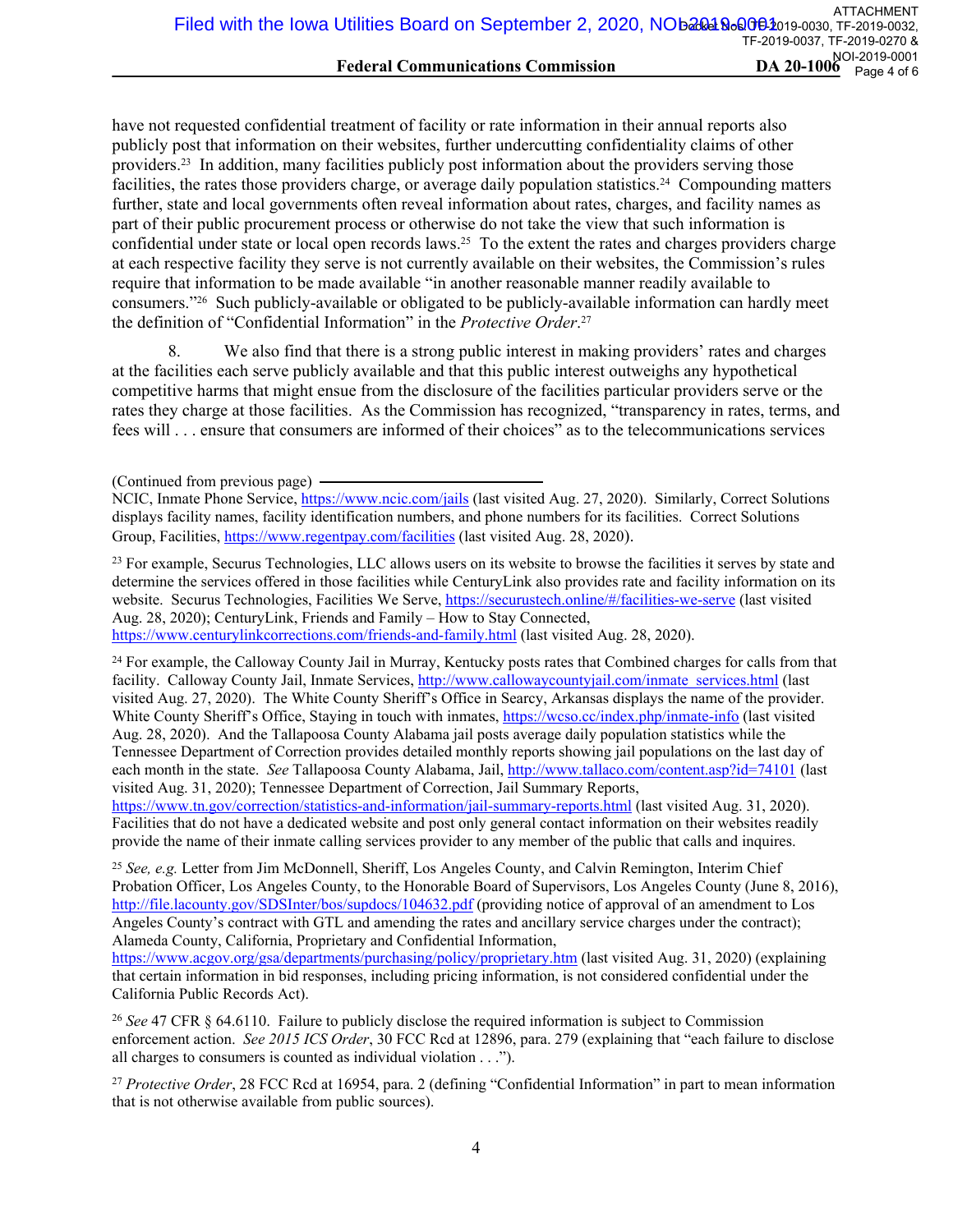*they will use at a given facility*. <sup>28</sup> Additionally, making this information available to the public in providers' annual reports gives all interested parties—incarcerated individuals, their friends and families, states, providers, and public interest advocates—the opportunity to review the data independently and ensure its accuracy.

9. The inmate calling services providers that have requested that the Commission treat facility names, rates, charges, and average daily population as confidential have provided no meaningful justification as to why disclosure would be detrimental to them.29 Nor have they reconciled the fact that much of the information designated as confidential is already publicly available or is required to be made publicly available under the Commission's rules. Absent any such justification, we are unpersuaded that this information should be treated confidentially.

#### **IV. PROCEDURAL MATTERS**

10. Pursuant to section 0.459(g) of the Commission's rules, any provider whose request for confidentiality as to facility names, inmate calling services rates, the amounts of ancillary service charges, or average daily population is denied herein may file an application for the review by the Commission within ten business days.<sup>30</sup> The materials will be accorded confidential treatment until the Commission acts on any timely applications for review of the Bureau's denial of the confidentiality requests.<sup>31</sup>

### **V. ORDERING CLAUSE**

11. Accordingly, IT IS ORDERED that, pursuant to Section 4(j) of the Communications Act of 1934, as amended, 47 U.S.C. § 154(j), and through the authority delegated pursuant to sections 0.91 and 0.291 of the Commission's rules, 47 CFR §§ 0.91, 0.921, and section 0.459 of the Commission's rules, 47 CFR § 0.459, the requests for confidential treatment of facility names, inmate calling services rates, amounts of ancillary service charges, and/or average daily population in the 2019 Annual Reports filed by Correct Solutions, LLC, ATN, Inc., Combined Public Communications, LLC, CenturyLink Public Communications, Inc., Network Communications International Corp, Pay Tel Communications, Inc., Global Tel\*Link Corporation, and Inmate Calling Solutions, LLC are hereby DENIED.

# FEDERAL COMMUNICATIONS COMMISSION

### Kris Anne Monteith Chief

<sup>31</sup> 47 CFR § 0.459(g).

<sup>28</sup> *2015 ICS Order*, 30 FCC Rcd at 12895, para. 278.

<sup>29</sup> *See* 47 CFR § 0.459(b) (requiring requesting parties to provide an "explanation of the degree to which the information is commercial or financial . . . [or] concerns a service that is subject to competition" or an "explanation of how the disclosure of the information could result in substantial competitive harm"). By contrast, providers' justifications of their requests for confidential treatment of this information generally consisted of conclusory statements. *See, e.g.*, Letter from John E. Benedict, Vice President – Federal Regulatory Affairs & Regulatory Counsel, CenturyLink Public Communications, Inc., to Marlene H. Dortch, Secretary, FCC, WC Docket No. 12-375 (filed Apr. 1, 2020) (concluding that release of information designated as confidential would cause competitive harm "by allowing . . . competitors to become aware of sensitive proprietary information . . .").

 $30\,47$  CFR § 0.459(g). This 10-business day period begins to run from a telephonic notice provided to the parties that their request for confidential treatment has been denied. *Id.*